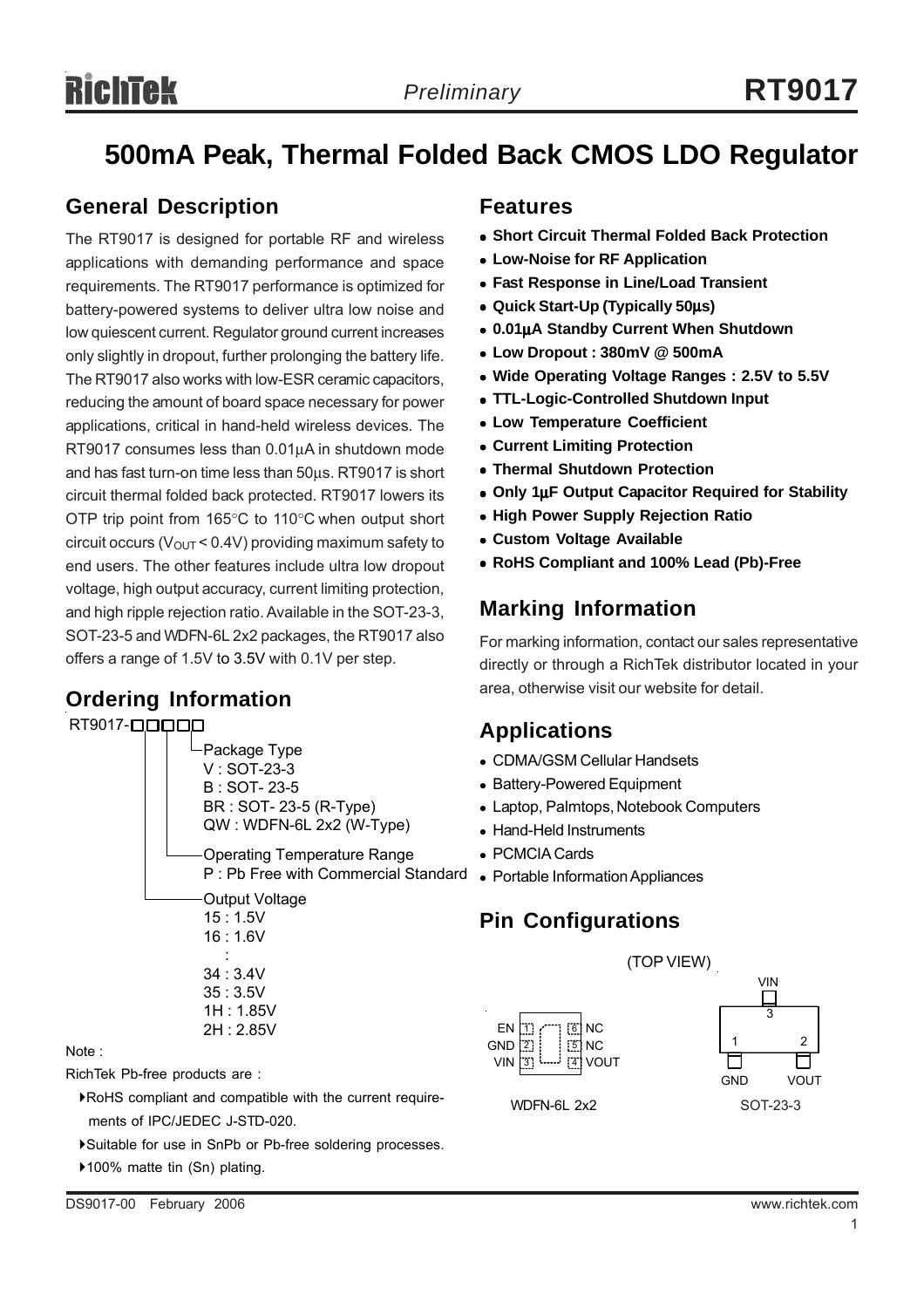

# **Typical Application Circuit**



### **Functional Pin Description**

| <b>Pin Name</b> | <b>Pin Function</b>                                                                                                                                                          |
|-----------------|------------------------------------------------------------------------------------------------------------------------------------------------------------------------------|
| EN              | Chip Enable (Active High). Note that this pin is high impedance. There should be a pull low 100 k $\Omega$<br>resistor connected to GND when the control signal is floating. |
| <b>NC</b>       | No Connection.                                                                                                                                                               |
| <b>GND</b>      | Ground.                                                                                                                                                                      |
| <b>VOUT</b>     | Output Voltage.                                                                                                                                                              |
| <b>VIN</b>      | Input Voltage.                                                                                                                                                               |

# **Function Block Diagram**

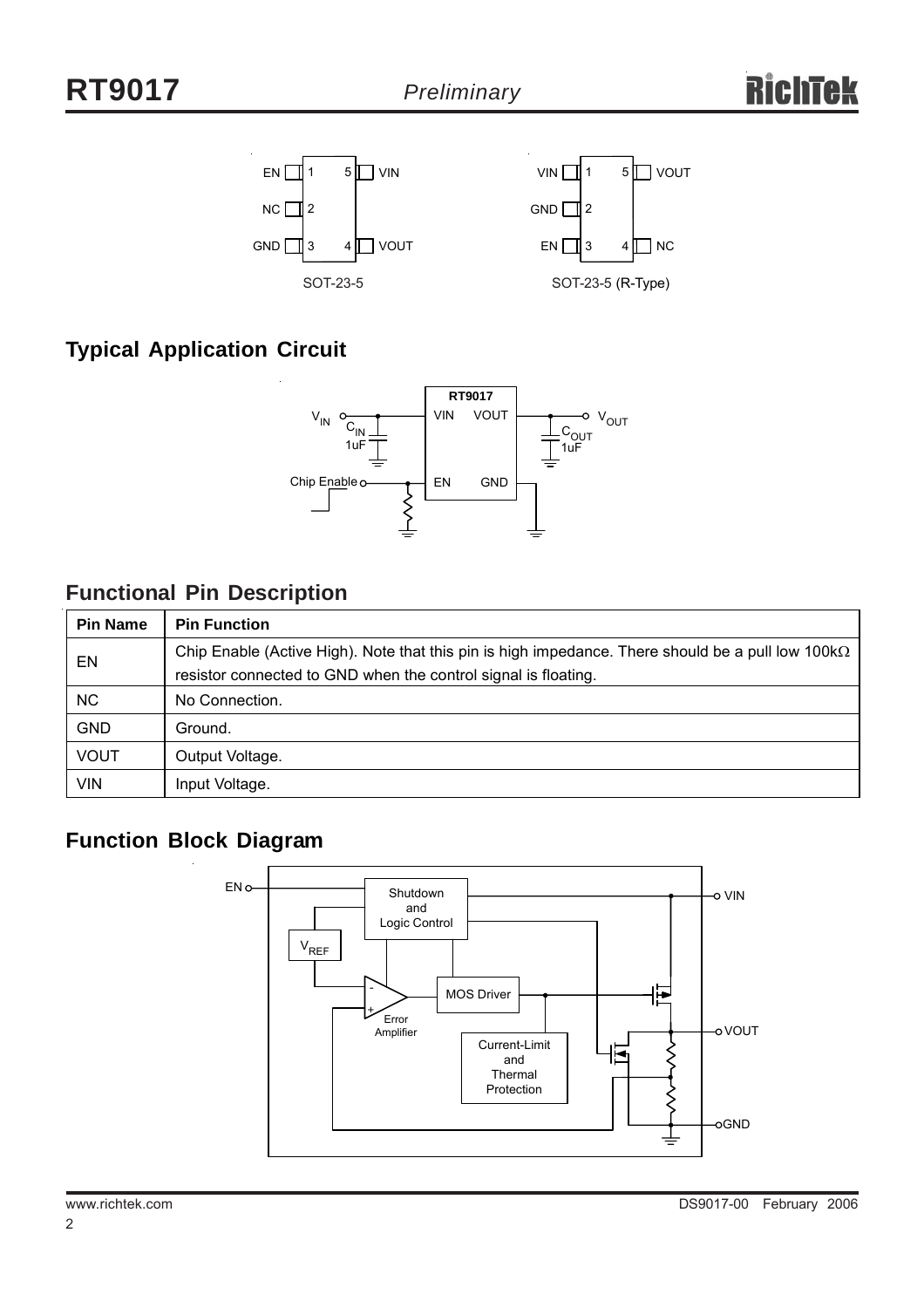# **Absolute Maximum Ratings** (Note 1)

| • Power Dissipation, $P_D @ T_A = 25^{\circ}C$ |  |
|------------------------------------------------|--|
|                                                |  |
|                                                |  |
|                                                |  |
| • Package Thermal Resistance (Note 4)          |  |
|                                                |  |
|                                                |  |
|                                                |  |
|                                                |  |
|                                                |  |
|                                                |  |
| • ESD Susceptibility (Note 2)                  |  |
|                                                |  |
|                                                |  |

# **Recommended Operating Conditions** (Note 3)

|  | –40°C to 125°C |
|--|----------------|
|  |                |

#### **Electrical Characteristics**

( $V_{IN}$  =  $V_{OUT}$  + 1V,  $C_{IN}$  =  $C_{OUT}$  = 1µF, T<sub>A</sub> = 25°C, unless otherwise specified)

| <b>Parameter</b>                                         |                    | <b>Symbol</b>            | <b>Test Conditions</b>                                                       | Min  | <b>Typ</b> | Max   | <b>Units</b>    |  |
|----------------------------------------------------------|--------------------|--------------------------|------------------------------------------------------------------------------|------|------------|-------|-----------------|--|
| <b>Output Voltage Accuracy</b>                           |                    | $\Delta V_{\text{OUT}}$  | $I_{\text{OUT}} = 1 \text{mA}$                                               | $-2$ | $-$        | $+2$  | $\%$            |  |
| <b>Current Limit</b>                                     |                    | <b>LIM</b>               | $R_{LOAD} = 1\Omega$                                                         | 530  | --         | $- -$ | mA              |  |
| <b>Quiescent Current</b>                                 |                    | lQ                       | $V_{EN}$ >= 1.2V, $I_{OUT}$ = 0mA                                            | --   | 90         | 130   | μA              |  |
|                                                          |                    |                          | $I_{OUT}$ = 300mA, $V_{OUT}$ > 2.8V                                          | --   | 220        | --    | mV              |  |
| Dropout Voltage (Note 5)                                 |                    | <b>V</b> <sub>DROP</sub> | $IOUT = 500mA, VOUT > 2.8V$                                                  | --   | 380        | --    |                 |  |
| Line Regulation                                          |                    | $\Delta V$ LINE          | $V_{IN}$ = ( $V_{OUT}$ + 1V) to 5.5V,<br>$I_{OUT} = 1mA$                     | --   | --         | 0.3   | $\%$            |  |
| Load Regulation                                          |                    | $\Delta V$ LOAD          | 1mA < $I_{OUT}$ < 500mA                                                      | --   | --         | 0.6   | $\%$            |  |
| <b>Standby Current</b>                                   |                    | <b>I</b> STBY            | $V_{EN}$ = GND, Shutdown                                                     | --   | 0.01       | 1     | μA              |  |
| <b>EN Input Bias Current</b>                             |                    | <b>I</b> <sub>IBSD</sub> | $V_{EN}$ = GND or $V_{IN}$                                                   | --   | 0          | 100   | nA              |  |
| <b>EN Threshold</b>                                      | Logic-Low Voltage  | V <sub>IL</sub>          | $V_{\text{IN}}$ = 3V to 5.5V, Shutdown                                       | --   | --         | 0.4   | V               |  |
|                                                          | Logic-High Voltage | V <sub>IH</sub>          | $V_{IN}$ = 3V to 5.5V, Start-Up                                              | 1.2  | --         | --    |                 |  |
| Power Supply<br><b>Rejection Rate</b>                    | $f = 100$ Hz       |                          | <b>PSRR</b><br>$C_{\text{OUT}} = 1 \mu F$ , $I_{\text{OUT}} = 100 \text{mA}$ | --   | $-60$      | --    | dB              |  |
|                                                          | $f = 10kHz$        |                          |                                                                              | --   | $-30$      | $- -$ |                 |  |
| Thermal Shutdown Temperature                             |                    | $T_{SD}$                 |                                                                              | $-$  | 165        | $- -$ | $\rm ^{\circ}C$ |  |
| <b>Thermal Shutdown Temperature</b><br><b>Hysteresis</b> |                    | $\Delta$ T <sub>SD</sub> |                                                                              | --   | 30         | $-$   | $\rm ^{\circ}C$ |  |
| <b>Thermal Folded Back</b>                               |                    |                          |                                                                              | --   | 110        | --    | $\rm ^{\circ}C$ |  |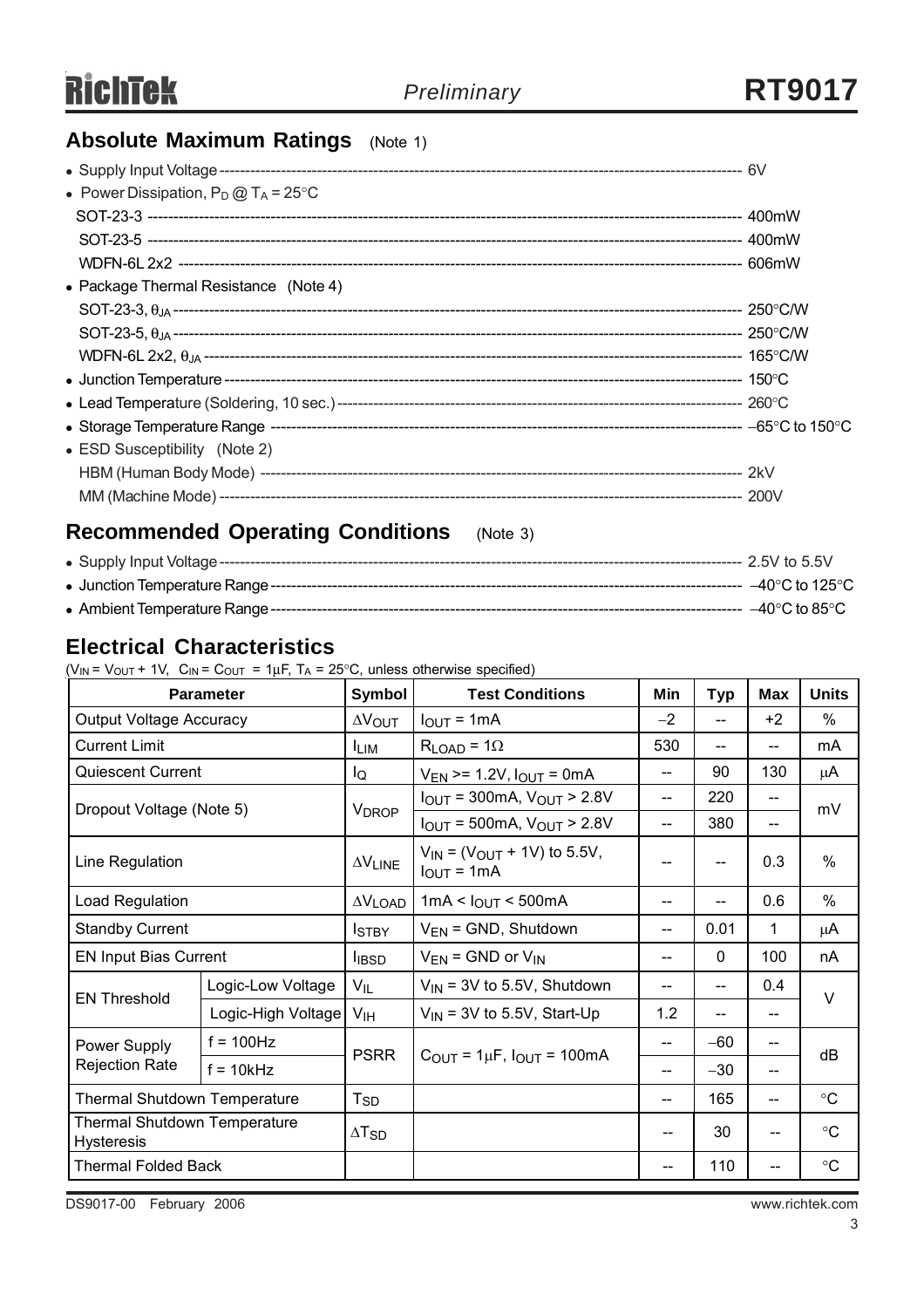- **Note 1.** Stresses listed as the above "Absolute Maximum Ratings" may cause permanent damage to the device. These are for stress ratings. Functional operation of the device at these or any other conditions beyond those indicated in the operational sections of the specifications is not implied. Exposure to absolute maximum rating conditions for extended periods may remain possibility to affect device reliability.
- **Note 2.** Devices are ESD sensitive. Handling precaution recommended.
- **Note 3.** The device is not guaranteed to function outside its operating conditions.
- Note 4. θ<sub>JA</sub> is measured in the natural convection at T<sub>A</sub> = 25°C on a low effective single layer thermal conductivity test board of JEDEC 51-3 thermal measurement standard.
- Note 5. The dropout voltage is defined as V<sub>IN</sub> -V<sub>OUT</sub>, which is measured when V<sub>OUT</sub> is V<sub>OUT(NORMAL)</sub> 100mV.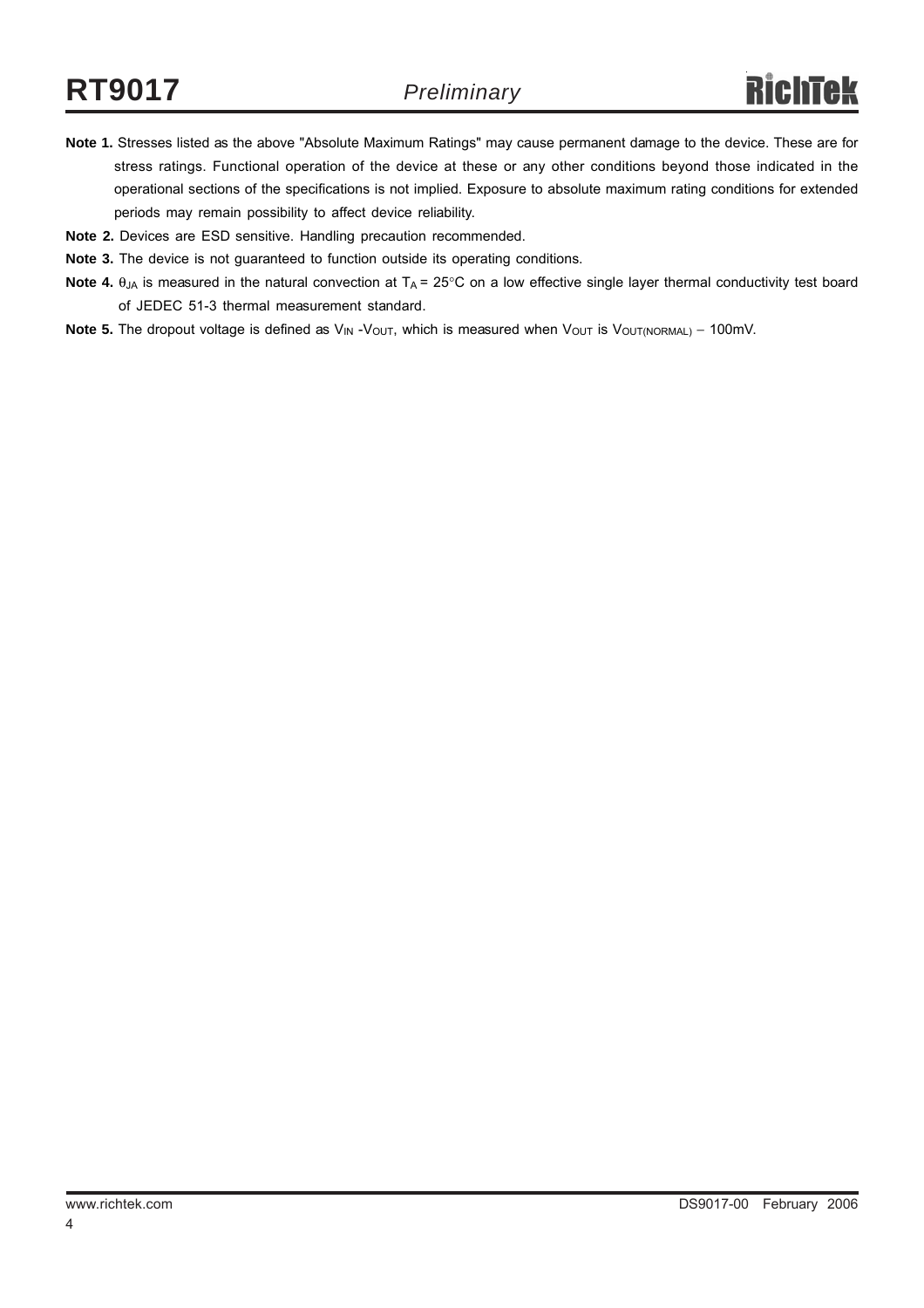# **Typical Operating Characteristics**





**EN Pin Shutdown Threshold vs. Temperature**





**Dropout Voltage vs. Load Current**





DS9017-00 February 2006 www.richtek.com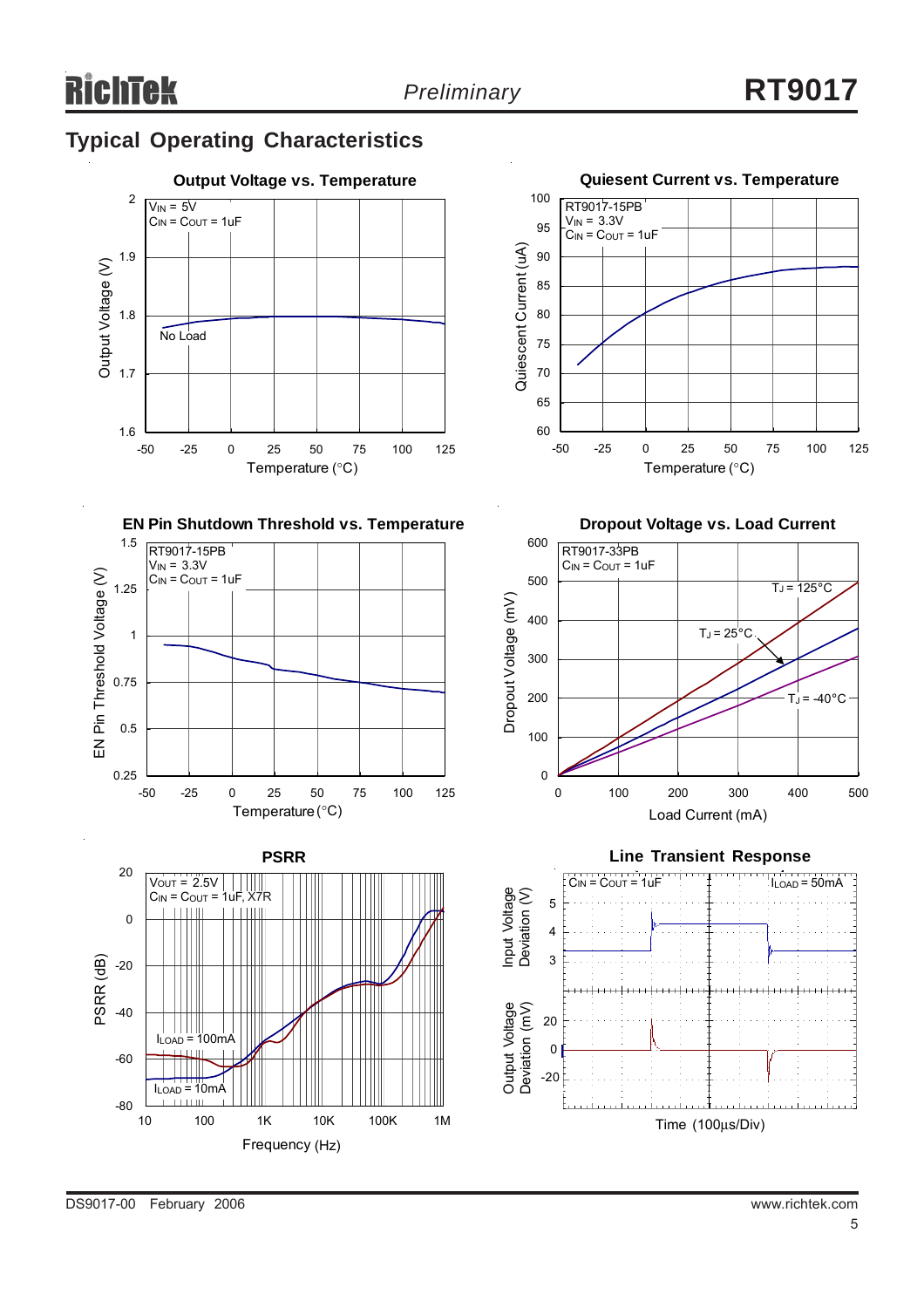



Time (500μs/Div)







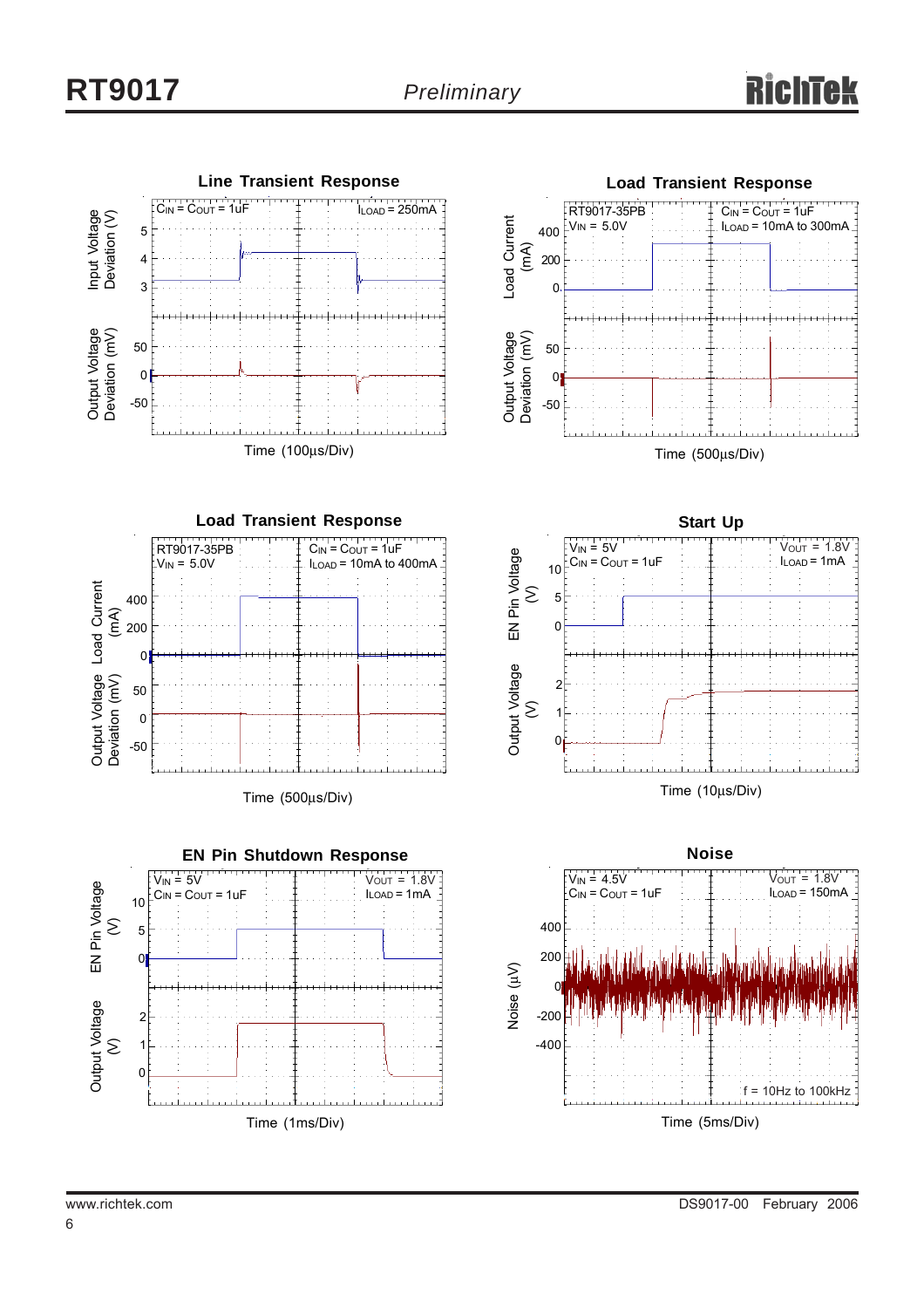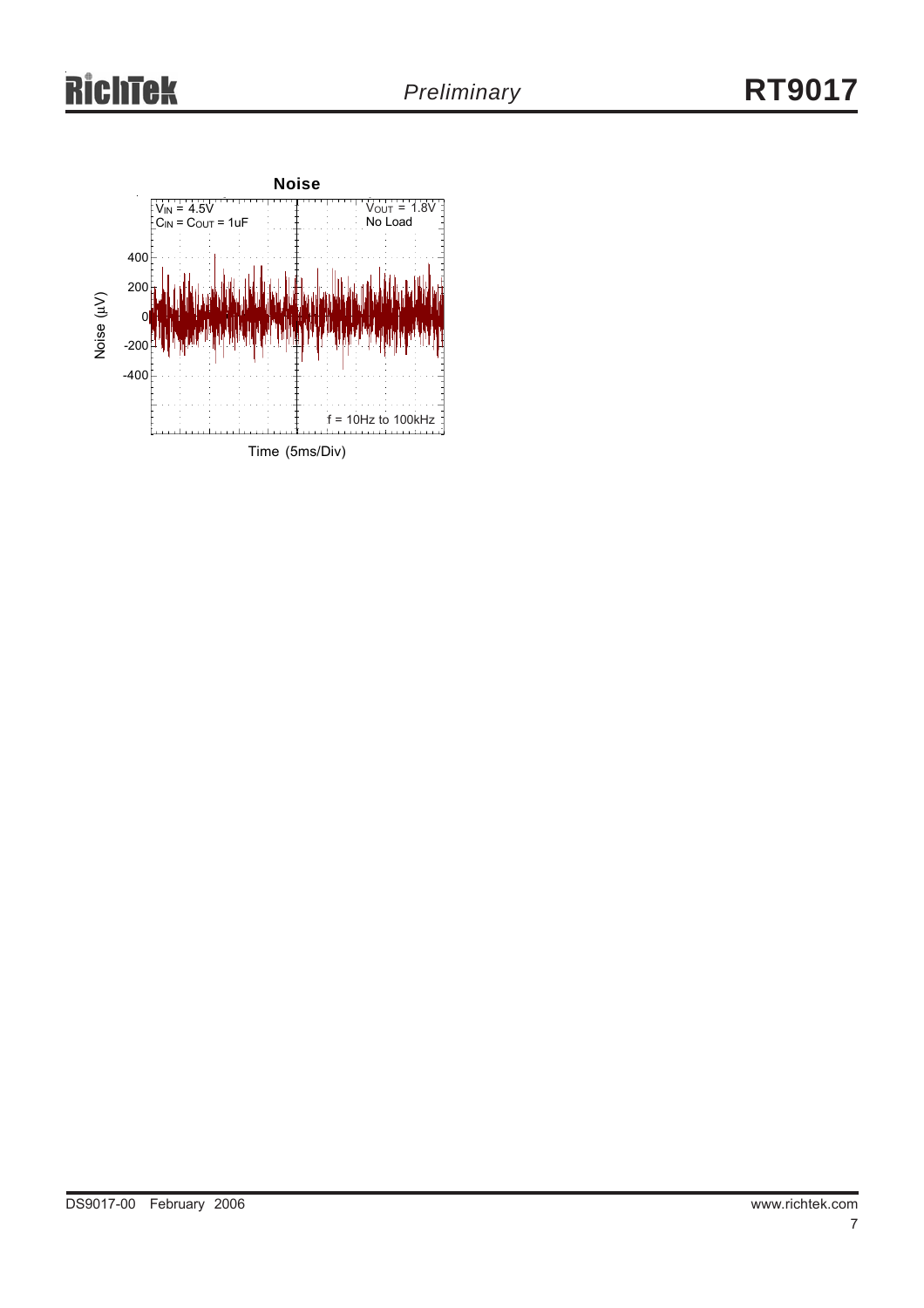### **Applications Information**

Like any low-dropout regulator, the external capacitors used with the RT9017 must be carefully selected for regulator stability and performance. Using a capacitor whose value  $is$  > 1 $\mu$ F on the RT9017 input and the amount of capacitance can be increased without limit. The input capacitor must be located a distance of not more than 0.5 inch from the input pin of the IC and returned to a clean analog ground. Any good quality ceramic or tantalum can be used for this capacitor. The capacitor with larger value and lower ESR (equivalent series resistance) provides better PSRR and line-transient response.

The output capacitor must meet both requirements for minimum amount of capacitance and ESR in all LDOs application. The RT9017 is designed specifically to work with low ESR ceramic output capacitor in space-saving and performance consideration. Using a ceramic capacitor whose value is at least  $1 \mu$ F with ESR is > 20m $\Omega$  on the RT9017 output ensures stability. The RT9017 still works well with output capacitor of other types due to the wide stable ESR range. Figure 1. shows the curves of allowable ESR range as a function of load current for various output capacitor values. Output capacitor of larger capacitance can reduce noise and improve load transient response, stability, and PSRR. The output capacitor should be located not more than 0.5 inch from the  $V_{\text{OUT}}$  pin of the RT9017 and returned to a clean analog ground.

#### **Enable Function**

The RT9017 features an LDO regulator enable/disable function. To assure the LDO regulator will switch on, the EN turn on control level must be greater than 1.2 volts. The LDO regulator will go into the shutdown mode when the voltage on the EN pin falls below 0.4 volts. For to protecting the system, the RT9017 have a quick-discharge function. If the enable function is not needed in a specific application, it may be tied to  $V_{IN}$  to keep the LDO regulator in a continuously on state.

#### **Thermal Considerations**

Thermal protection limits power dissipation in RT9017. When the operation junction temperature exceeds 165°C, the OTP circuit starts the thermal shutdown function and turns the pass element off. The pass element turn on again after the junction temperature cools by 30°C.

RT9017 lowers its OTP trip level from 165°C to 110°C when output short circuit occurs ( $V_{\text{OUT}}$  < 0.4V) as shown in Figure 2. This limits IC case temperature under 100°C and provides maximum safety to end users when output short circuit occurs.



Figure 2. Short Circuit Thermal Folded Back Protection when Output Short Circuit Occurs



#### **Region of Stable COUT ESR vs. Load Current**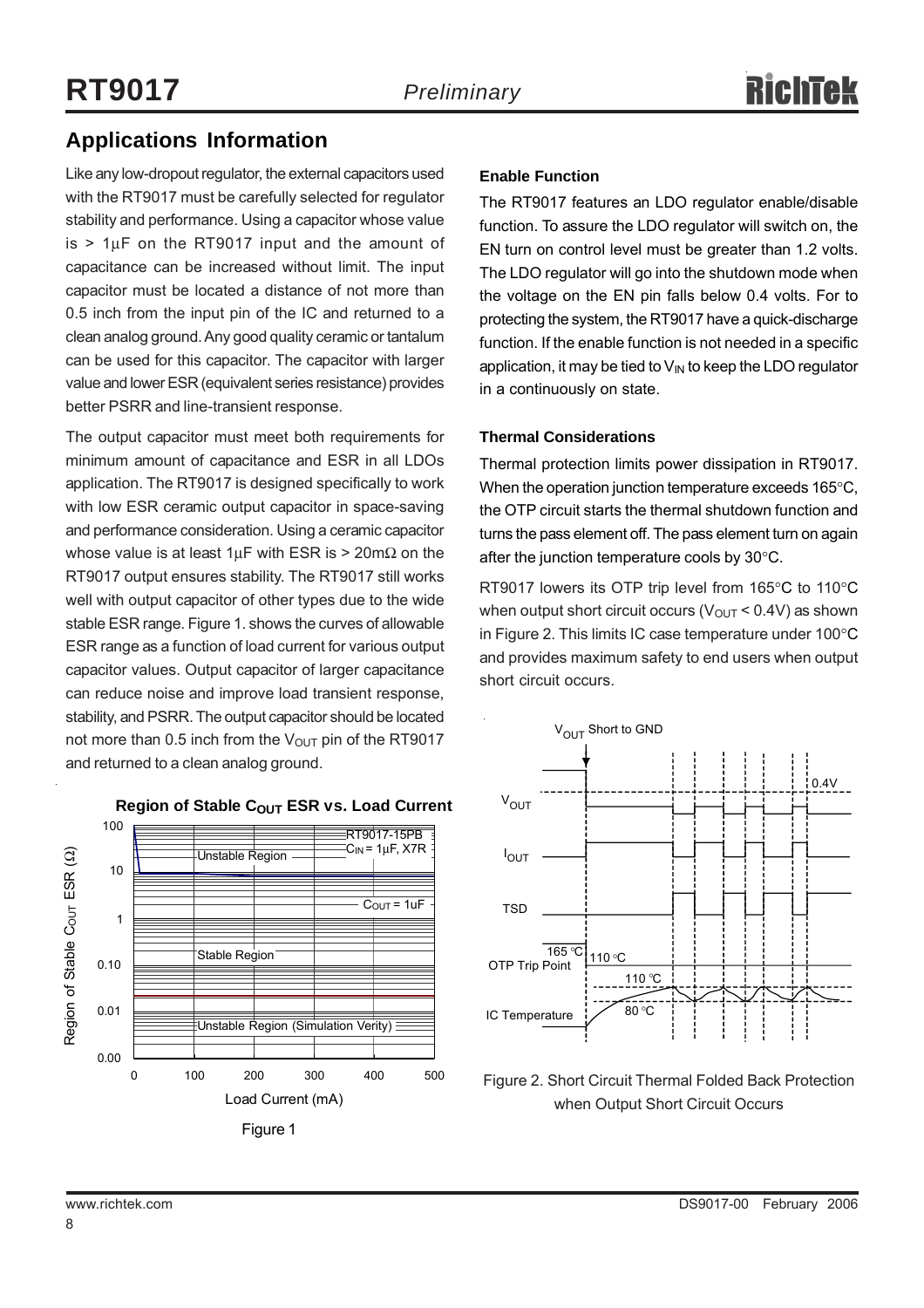# Richtek

For continuous operation, do not exceed absolute maximum operation junction temperature 125°C. The power dissipation definition in device is :

#### $P_D = (V_{IN} - V_{OUT}) \times I_{OUT} + V_{IN} \times I_Q$

The maximum power dissipation depends on the thermal resistance of IC package, PCB layout, the rate of surroundings airflow and temperature difference between junction to ambient. The maximum power dissipation can be calculated by following formula :

 $P_{D(MAX)} = (T_{J(MAX)} - T_A)/\theta_{JA}$ 

Where  $T_{J(MAX)}$  is the maximum operation junction temperature 125 $\degree$ C, T<sub>A</sub> is the ambient temperature and the  $\theta_{JA}$  is the junction to ambient thermal resistance.

For recommended operating conditions specification of RT9017, where  $T_{J(MAX)}$  is the maximum junction temperature of the die (125 $\degree$ C) and T<sub>A</sub> is the maximum ambient temperature. The junction to ambient thermal resistance ( $θ_{JA}$  is layout dependent) for SOT-23-3/SOT-23-5 package is 250°C/W and WDFN-6L 2x2 package is 165°C/W on standard JEDEC 51-3 thermal test board. The maximum power dissipation at  $T_A = 25^{\circ}$ C can be calculated by following formula :

 $P_{D(MAX)} = (125^{\circ}C - 25^{\circ}C)/250 = 400$  mW (SOT-23-3/ SOT-23-5)

PD(MAX) = (125°C−25°C)/333 = 300 mW (SC-70-5)

The maximum power dissipation depends on operating ambient temperature for fixed  $T_{J(MAX)}$  and thermal resistance  $\theta_{JA}$ . For RT9017 packages, the Figure 3. of derating curves allows the designer to see the effect of rising ambient temperature on the maximum power allowed.



Figure 3. Derating Curve for Packages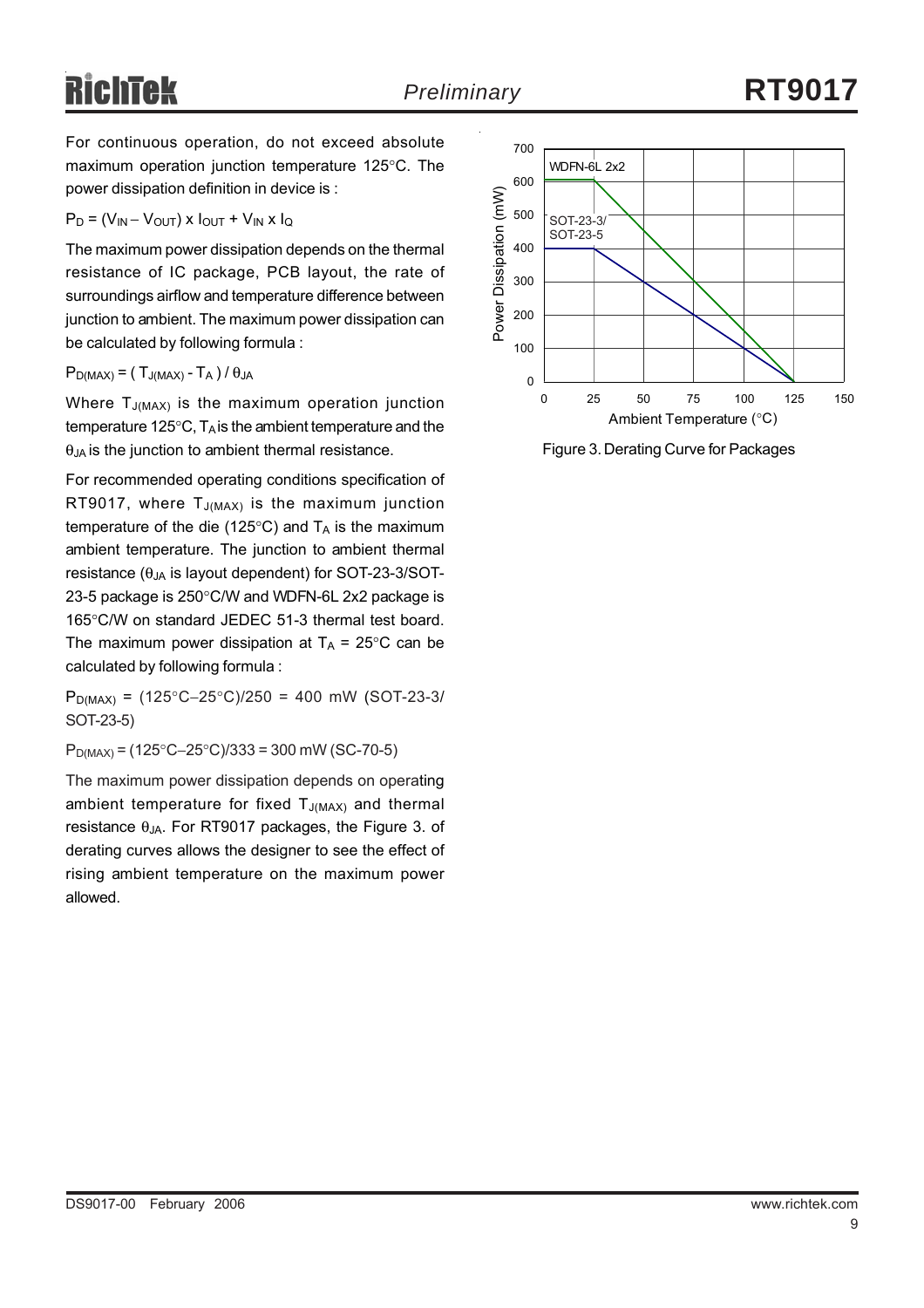# **Outline Dimension**

 $\ddot{\phantom{0}}$ 



|                |       | <b>Dimensions In Millimeters</b> | <b>Dimensions In Inches</b> |            |  |
|----------------|-------|----------------------------------|-----------------------------|------------|--|
| <b>Symbol</b>  | Min   | <b>Max</b>                       | Min                         | <b>Max</b> |  |
| A              | 0.889 | 1.295                            | 0.035                       | 0.051      |  |
| A <sub>1</sub> | 0.000 | 0.152                            | 0.000                       | 0.006      |  |
| B              | 1.397 | 1.803                            | 0.055                       | 0.071      |  |
| b              | 0.356 | 0.508                            | 0.014                       | 0.020      |  |
| C              | 2.591 | 2.997                            | 0.102                       | 0.118      |  |
| D              | 2.692 | 3.099                            | 0.106                       | 0.122      |  |
| е              | 1.803 | 2.007                            | 0.071                       | 0.079      |  |
| Н              | 0.080 | 0.254                            | 0.003                       | 0.010      |  |
|                | 0.300 | 0.610                            | 0.012                       | 0.024      |  |

**SOT-23-3 Surface Mount Package**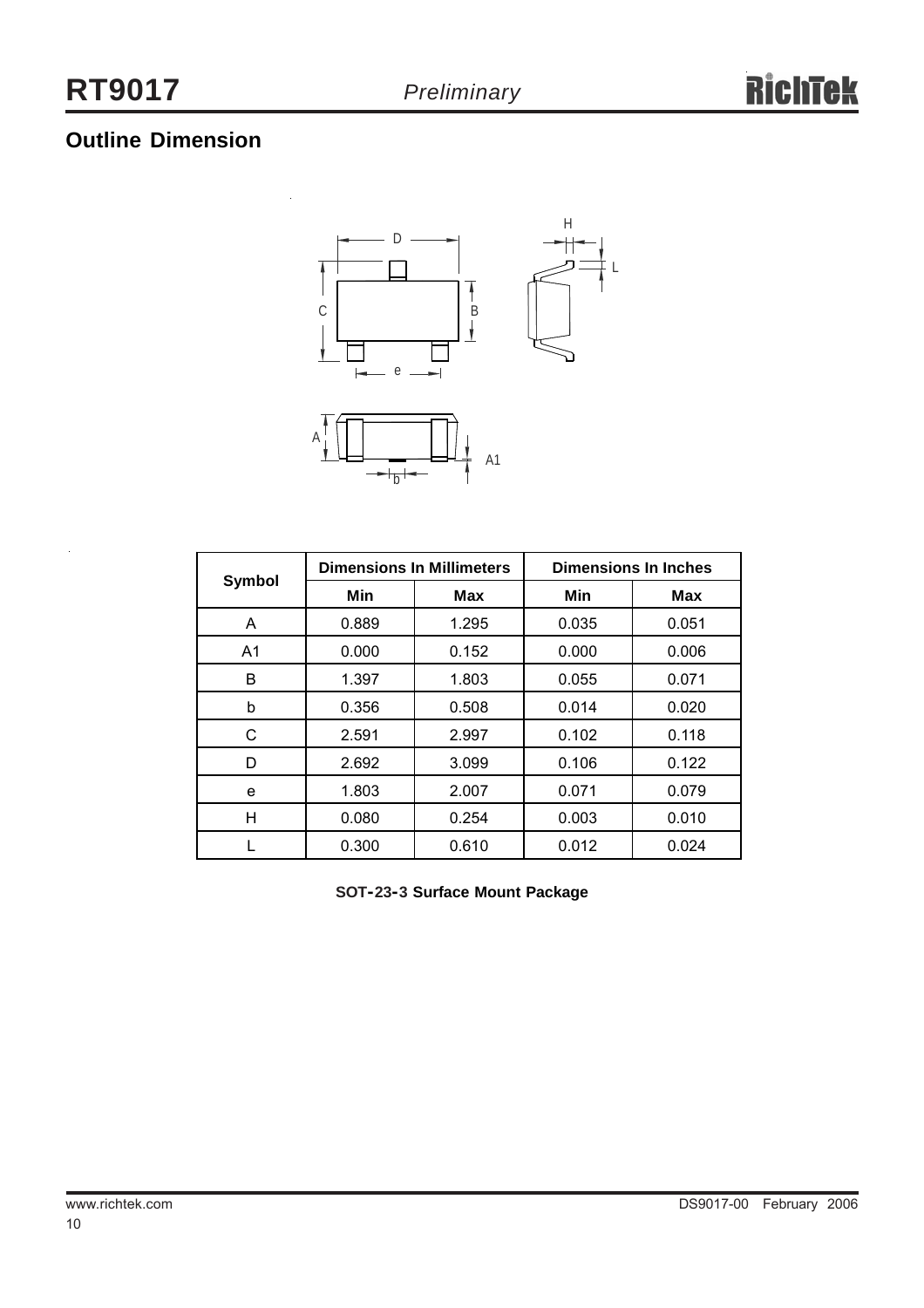

|                | <b>Dimensions In Millimeters</b> |            | <b>Dimensions In Inches</b> |            |  |
|----------------|----------------------------------|------------|-----------------------------|------------|--|
| Symbol         | Min                              | <b>Max</b> | Min                         | <b>Max</b> |  |
| A              | 0.889                            | 1.295      | 0.035                       | 0.051      |  |
| A <sub>1</sub> | 0.000                            | 0.152      | 0.000                       | 0.006      |  |
| в              | 1.397                            | 1.803      | 0.055                       | 0.071      |  |
| b              | 0.356                            | 0.559      | 0.014                       | 0.022      |  |
| С              | 2.591                            | 2.997      | 0.102                       | 0.118      |  |
| D              | 2.692                            | 3.099      | 0.106                       | 0.122      |  |
| e              | 0.838                            | 1.041      | 0.033                       | 0.041      |  |
| н              | 0.080                            | 0.254      | 0.003                       | 0.010      |  |
|                | 0.300                            | 0.610      | 0.012                       | 0.024      |  |

**SOT-23-5 Surface Mount Package**